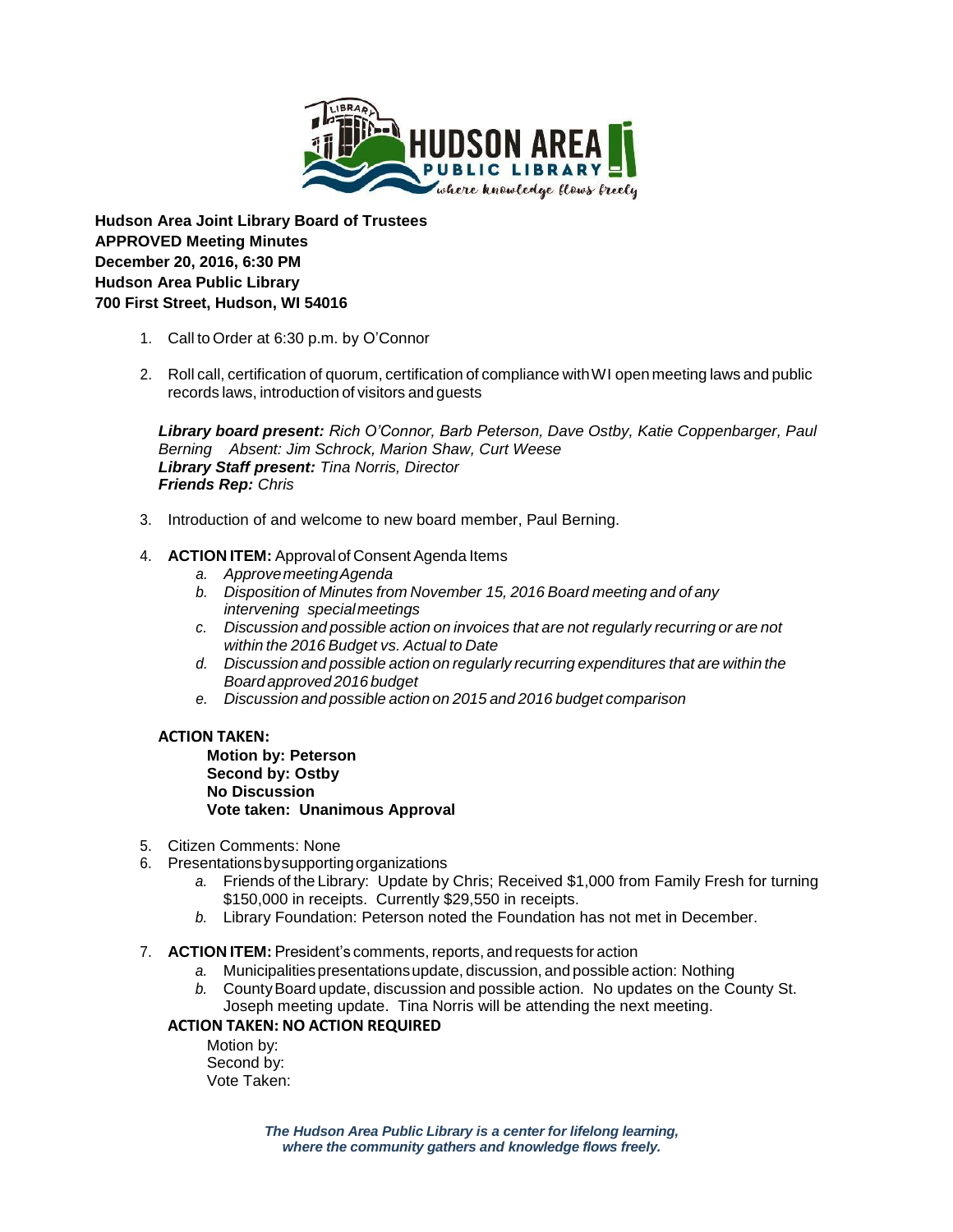- 8. **ACTION ITEM:** Director's Report, Statistics, and requests for action
	- *a.* **Presentation ofreport:** Director noted that library cards will be purged, so there will be a drop in cardholders in January. Update on Health Literacy Grant from the Hudson Hospital, and provided the board with a list of potential funding opportunities that will be presented to the Hudson Area Library Foundation.
	- *b.* **Presentation of monthly statistics:** Peterson commented on the increase in circulation being a positive for the library.
	- *c.* **Overview of Collection Development Plan for 2017**
	- *d.* **Overview of Programming Plan for 2017-2019**
- **9. ACTION ITEM:** Discuss and approve 2017 goals for Library Director, as presented at November board meeting.
	- **Peterson reviewed goals presented at November 2016 meeting, noting that these will serve as basis of Director's 2017 goals.**

#### **ACTION TAKEN:**

Motion by: Peterson Second by: Coppenbarger Vote Taken: Unanimously Approved

### **10. Finance Committee Report:**

- **11. ACTION ITEM:** Corrections to minutes of the August 16, 2016 meeting minutes to reflect the following changes:
	- **a.) Item 3: Action taken should read, "Ostby moved the approval of the consent agenda; Peterson second; Vote taken: UNANIMOUSLY APPROVED"**

**Motion by: Coppenbarger Second by: Ostby Vote Taken: Unanimous Approval**

**b.) Item 9c: Should read: "By consensus of the Finance Committee (Ayes: Burchill and Schrock; Nay: Ostby) the 2017 Budget Option 1 was recommended for approval, on behalf of the Finance Committee, by Ostby"** 

**Motion by to approve the restatement of item 9c: Peterson Second by: Coppenbarger Vote Taken: Unanimous Approval**

**c.) Item 9b: Discussion on 2017 budget should reflect the following discussion: "There was discussion noting the negative implications of the County Board's decision to reduce the Hudson Area Joint Library's funding by 30%. Peterson noted the budget includes significant cuts to resources; Weese objected to keeping the Library open on Mondays; and, Burchill commented that in light of the County's funding cuts, 'we need the Foundation's support-ongoing support' due to the cuts in resources and finances."**

**Motion by Ostby to add discussion notes to Item 9b; Second by Peterson Vote taken: Unanimous Approval**

**12. (Tabled until January) ACTION ITEM:** Request by Ostby to correct minutes of the September 20, 2016 meeting minutes to reflect the following:

**a.)** Item 4 should read as follows: Consideration to approve taken during closed session held on August 16, 2016, pursuant to Wis. Stat. § 19.85(1)(c) regarding a market rate

*The Hudson Area Public Library is a center for lifelong learning, where the community gathers and knowledge flows freely.*